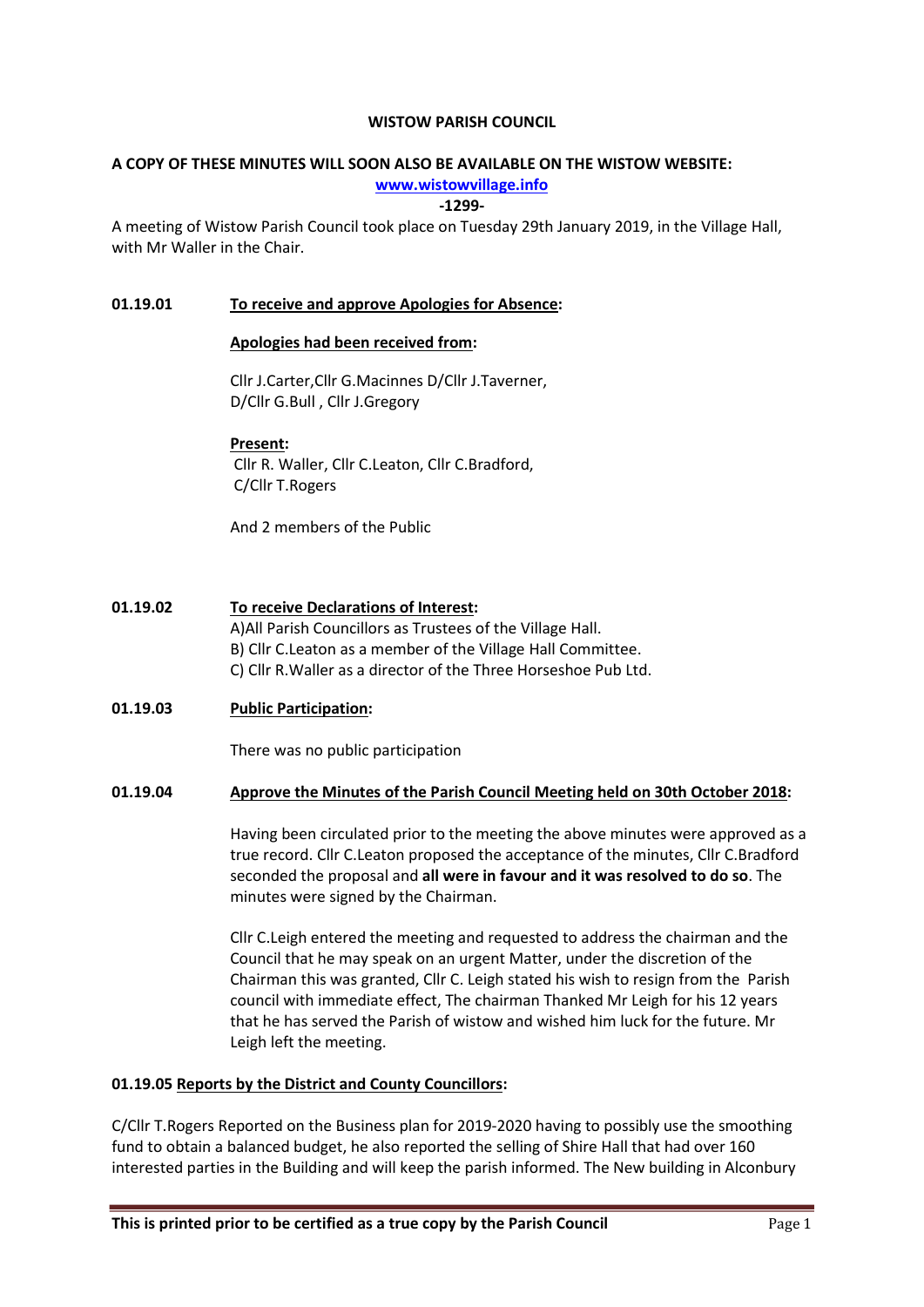#### -1300-

will start to be built this year. Asked about the the Council Tax for the year 2019 -2020 C\Cllr Rogers stated that the council tax will be increased by 2% Adult social care and a possible 1 -2.99 % which will be finalised at the meeting of the full council in February.

#### 01.19.06 Matters arising or carried forward from the previous meeting:

- 1 Defibrillator update, the suggested model was purchased at a cost of £459.54 incl Vat, the chairman and Cllr.C Bradford would look into the next stages of implementation.
- 2 The Grass cutting contract has been drawn up by Cllr R. Waller, and sent to the contractor for signing the Council will then dissolve the Current contract with CGM
- 3 Cllr. Waller has installed the NWS signs around the village.
- 4 The Mvas sign is working but requires a new battery, the clerk will Action this issue.
- 5 Mr Yardley will be Wistow Parish Councils internal auditor for 2019-2020

#### 01.19.07 Notification of planning:

1 PARISH COUNCIL CONSULTATION – APPLICATION REF. 18/02683/HHFUL Installation of roof lights, new windows and bi-folding doors, enlargement of existing openings and replacement of cladding. Applegarth Parsonage Street Wistow Huntingdon PE28 2QD

Members discussed the application and it was proposed by Cllr. C.Bradford and seconded by Cllr C. Leaton that the application be approved and it was resolved to do so, the clerk will formulate a reply to HDC

#### 01.19.08 Finance:

To approve accounts for payment: 29th January 2019

| <b>Date</b> | Ref. No. | <b>Pavee</b>               | <b>Description</b>                  | Amount |
|-------------|----------|----------------------------|-------------------------------------|--------|
| 29/01/2019  | 383      | <b>Cambs Water</b>         | <b>Re-issued Cheq</b>               | 16.72  |
| 29/01/2019  | 384      | <b>Mr Tew</b>              | <b>Reimburse for Defrib Cabinet</b> | 459.54 |
| 29/01/2019  | 385      | <b>Mr Tew</b>              | <b>Clerks wages Dec-Jan</b>         | 462.00 |
| 29/01/2019  | 386      | <b>Wistow Village Hall</b> | <b>Rent for VH</b>                  | 120.00 |
| 29/01/2019  | 387      | <b>Mr Waller</b>           | Reimburse for 10 x NWS signs        | 140.00 |

#### To note income received:

| <b>Date</b> | Ref. No. | Pavee          | <b>Description</b>           | Amount |
|-------------|----------|----------------|------------------------------|--------|
| 16/11/2018  |          | <b>Mr Bowd</b> | <b>Allotment rent</b>        | 173.70 |
| 02/01/2019  | 084      | <b>PCC</b>     | <b>Grass cutting + water</b> | 534.62 |
| 03/12/2018  |          | <b>DPA</b>     | <b>Interest</b>              | 7.89   |

\*Members to note Cheq No: 384 is issued under the power Public Health Act 1936 s234 \* \*Members to Note Cheq No: 387 is issued under the Local Government and Rating Act 1997, s31\*

Cllr R.Waller proposed that the accounts be approved for payment. Cllr C.Leaton seconded the proposal, all were in favour and it was resolved to do so. The chairman signed the list of payments on the agenda, Cllr C.Leaton countersigned the Payments.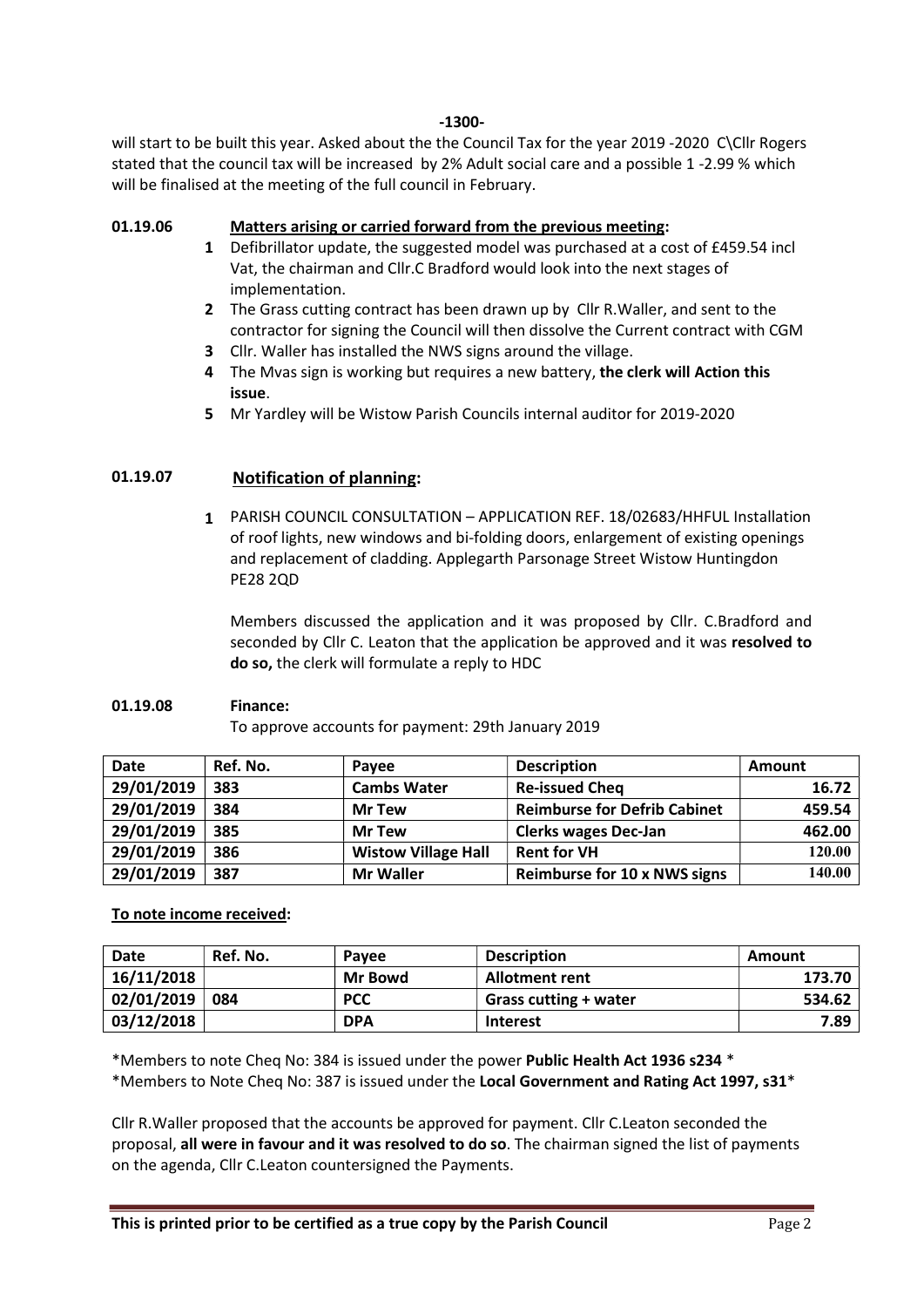#### -1301-

#### 01.19.09 Traffic, Highways & Road Safety:

- 1 The dip in the Broughton Road, the clerk stated there is issues with the culvert CCC are aware.
- 2 Cllr C.Leaton asked about traffic calming in the village, the clerk explained the LHI process and a scheme should be looked into so that a bid to CCC could be submitted. The next submission date is in July 2019, the clerk will send out details of calming measures that might be appropriate.

### 01.19.10 Village Maintenance:

Lighting columns PC17 and PC 16 reported to Balfour Beatty The Parish Council are trying to resolve an issue at present with Balfour Beatty .

Email Received ref Dog Fouling in the village + an Ivy canopy on Mill Road advice sought from Highways on the canopy. The clerk Received a reply from Highways that it is not the responsibility of Highways; the chairman will explore other options.

Playground inspections need completing, and to continue monitoring the equipment in the Play park for further damage.

#### 01.19.11 Policing Matters:

There were no reported incidents in Wistow this month, all alerts reported on facebook

#### 01.19.12 Correspondence and Communications:

- 01.19.12.1 Huntingdonshire Local plan 2036 Update
- 01.19.12.2 Email received from the Mill farm application sent out to all councilors.
- 01.19.12.3 Letters sent out ref leases onto playground
- 01.19.12.4 Invoice sent out to PCC for Grass and Water
- 01.19.12.5 Wicksteed report sent out to all councillors (action needed) passed on to chairman and portfolio holder.
- 01.19.12.6 Email from resident ref balance board cracked in playpark
- 01.19.12.7 Email from resident about hedge in play park, passed on to portfolio holder
- 01.19.12.8 Correspondents sent to 25, 27 Kingston Way, Ref Leases, Both leases signed and returned.
- 01.19.12.9 Buckingham Palace Garden Party. Mr R Farer nominated.(nomination sent to Capalc)
- 01.19.12.10 Email from resident reporting Mill house, street Light.
- 01.19.13.11 Tour of Cambridgeshire Pack
- 01.19.14.12 Seminar invitation by HDC ref: curtingandcompany (sponsor)

All correspondence was circulated throughout December -January to all members. and stated as read.